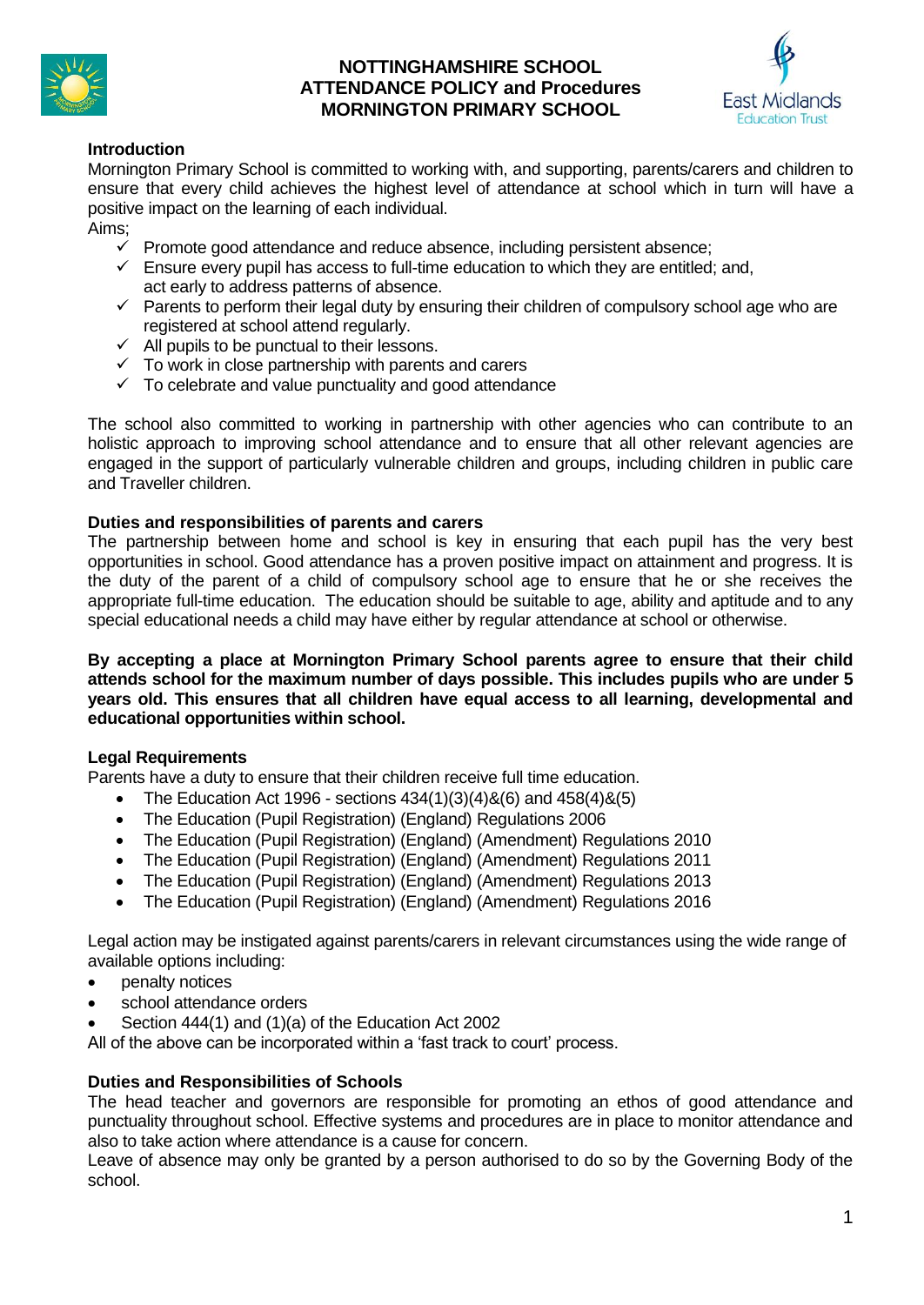# At Mornington Primary School this person is the Head Teacher or Head of School.

## **Punctual and Regular Attendance**

Mornington Primary school works hard to promote the value of regular attendance with parents/carers and pupils.

This is achieved by;

- Letting parents know that regular and punctual attendance is something we value
- Ensuring that parents are clear about school starting and finishing times
- Being consistent and punctual as a school in observing starting and finishing times
- Rewarding good attendance e.g.
	- *Rewarding any class that achieves 100% attendance within a week Gold Awards for pupils achieving 100% attendance in 3 terms in a year Silver Awards for pupils achieving 100% in 2 terms in a year Bronze Awards for pupils achieving 100% in 1 term in a year*
- Monitoring poor attendance and taking action as agreed by the governing body.
- Regular information about attendance is published in the school's newsletter
- Upon enrolling parents are issued with a booklet explaining the school policy on attendance and punctuality.
- Reporting on attendance in the annual school report

#### **Recording and Monitoring**

Whole school attendance figures are reported termly and annually to the governing body. The attendance trends of the school and for vulnerable groups are monitored using the schools data base.

Individual pupil attendance is recorded and monitored weekly. Letters highlighting the level of concern are used to keep parents informed. These letters include ones of celebration when there is a positive result or improvement of attendance for the parents and pupil concerned. Where attendance remains a concern parents will be invited to attend a structured conversation meeting with the class teacher and head teacher in order to fully explore the difficulties and help create actions to improve the situation for the pupil. Where there is no improvement a referral may be made to the Targeted Support Service.

Information about all pupils' attendance is reported to parents in the summer term in the Annual Pupil Report. This is in the form of a percentage and the category of attendance.

| ℅                         | <b>Category</b>      | Impact on learning                                                                                                                                                                                 |
|---------------------------|----------------------|----------------------------------------------------------------------------------------------------------------------------------------------------------------------------------------------------|
| 100%                      | <b>Outstanding</b>   | Best possible outcomes for the child.                                                                                                                                                              |
| $97%+$                    | <b>Excellent</b>     | Less than 6 days absence a year. Pupils with this attendance should achieve<br>the best grades they can, leading to the best possible start in Secondary<br>school                                 |
| $95%+$                    | Good                 | Less than 10 days absence. Pupils with this attendance are likely to achieve<br>their target grades and will be well prepared for secondary school                                                 |
| $90%+$                    | Poor                 | 19 days absence. Pupils are missing a month of school per year and may fall<br>behind in Maths and Literacy; it will be difficult for them to achieve their best.                                  |
| $85% +$                   | <b>Unsatisfactov</b> | 29 days absence. Pupils are missing 6 weeks of school, it will be difficult for<br>them to keep up and achieve their best.                                                                         |
| <b>Less</b><br>lthan 85%l | <b>Unacceptable</b>  | Pupils are missing a day for every week of school. it will be almost impossible<br>to keep up with work. Parents of pupils with this level of attendance could be<br>issued with a penalty notice. |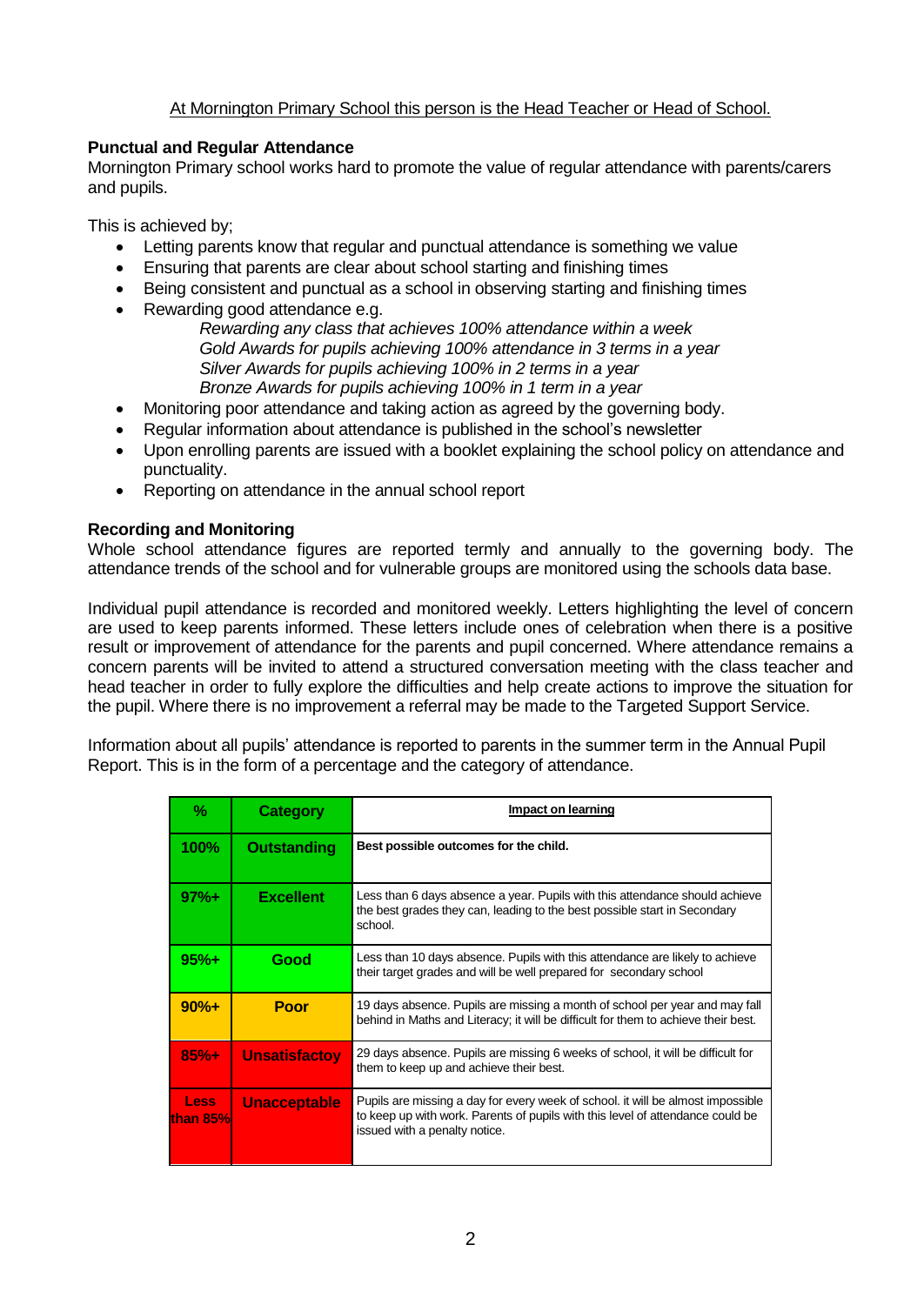Records of lateness are monitored and actioned every half term. Where punctuality is an issue parents will be informed and asked to discuss the situation with the class teacher and or the Head teacher.

## **The School Day**

The school gates open at 8.40am. Children should make their way into school and be ready to learn by 8.50am, when the gates close. Any child arriving after the gates are closed must come into school via the main entrance and be signed into the building. Children entering the building through other doors run the risk of not appearing on the register, this poses a health and safety risk if school needs to be evacuated.

Children arriving between 8.55am and 9.15am will receive an 'L' mark in the register, this denotes 'late before registers close'. This will not affect your child's overall attendance percentage. However, this is still a cause for concern, and should your child arrive late to school 5 times within a 6-week rolling period this may result in a punctuality letter being sent home.

Children arriving after 9.15am will receive a 'U' mark in the register, this denotes 'late after registers close'. This is an unauthorised absence, which will affect your child's overall attendance percentage. If your child is too ill to attend school, you must notify the office via the My School App, telephone or email before 9.15am. After this time, the office will use the contact details we have on file to ascertain the child's whereabouts. School have a legal obligation to follow up absences and may still record the absence as unauthorised if we believe it to be the correct course of action

## **Attendance Registers**

School attendance registers are marked at the beginning of each session and distinguish between authorised and unauthorised absences.

Schools have a duty to inform the LA about pupils who have continuous absences of two weeks or more and pupils who fail to attend school regularly except where such absences are covered by a medical certificate or where they have been granted leave of absence. The following codes are used by the school.

Registration Code /  $\lbrack$ : Present in school / = am  $\lbrack$  = pm Present in school during registration. Code L: Late arrival before the register has closed

Code **B**: Off-site educational activity

- Code **D**: Dual Registered at another educational establishment
- Code **P**: Participating in a supervised sporting activity
- Code **V**: Educational visit or trip
- Code **C**: Other authorised circumstances
- Code **E**: Excluded but no alternative provision made
- Code **H**: Holiday authorised by the school
- Code **I**: Illness (not medical or dental appointments)
	- 101 Illness
	- 102 Confirmed case of COVID-19
- Code **M**: Medical or dental appointments
- Code **R**: Religious observance
- Code **G**: Holiday not authorised by the school or in excess of the period determined by the head teacher
- Code **N**: Reason for absence not yet provided
- Code **T**: Gypsy, Roma and Traveller absence
- Code **L**: Late arrival before the register has closed
- Code **O**: Absent from school without authorisation
- Code **U**: Arrived in school after registration closed
- Code **X**: Not required to be in school
- Code **Y**: Unable to attend due to exceptional circumstances
- Code **#**: Planned whole or partial school closure
- Code **Z**: Pupil not on admission register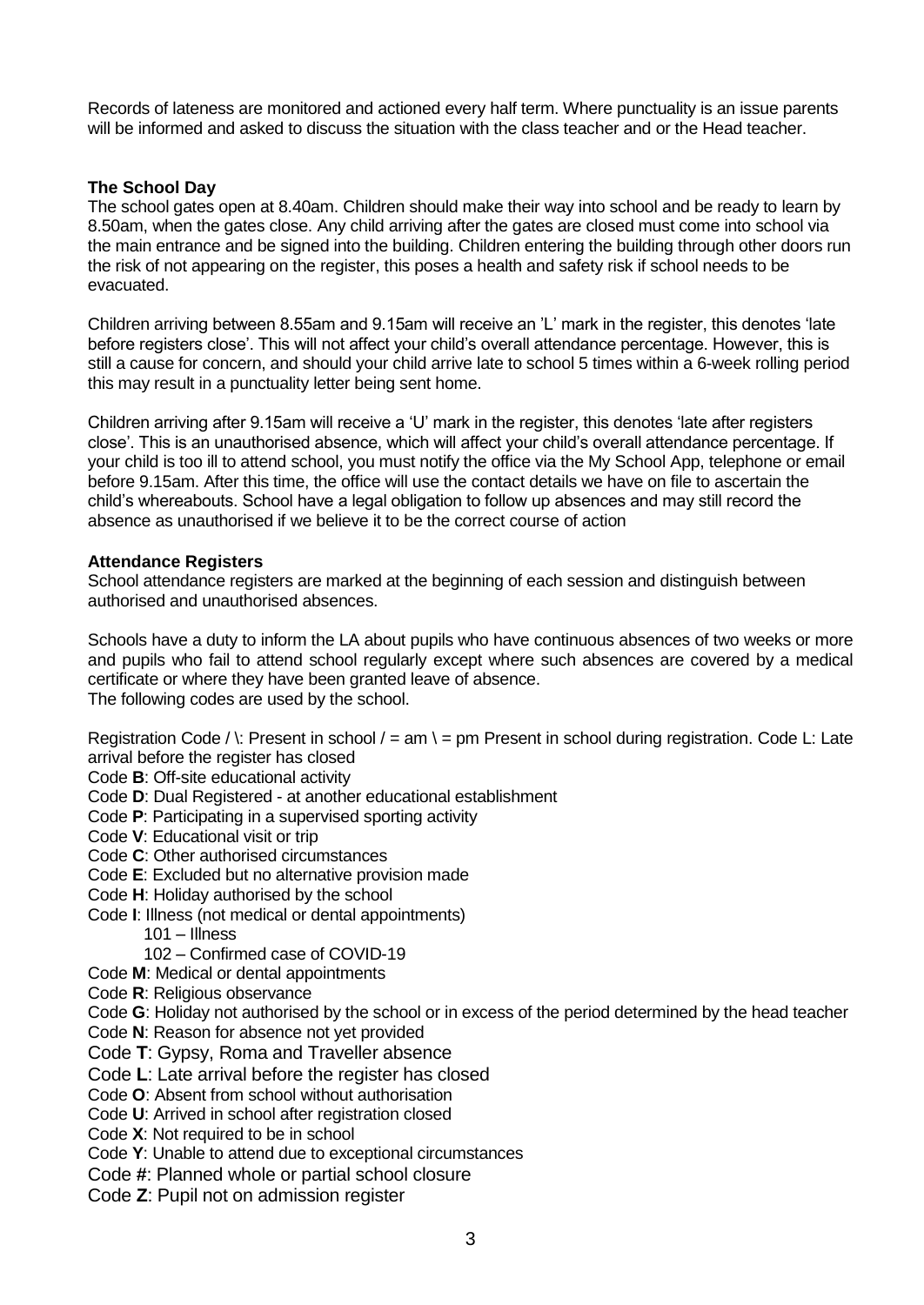COVID-19 additional codes

- **X01**  Non-compulsory school age
- **X02** Self-isolating COVID symptoms
- **X05** Quarantine
- **X06** Shielding
- **X07** Government restrictions / lockdown
- **X08**  Not attending in response to outbreak management

**X09** – Self-isolating close contact required to isolate by NHS Test and Trace

## **Authorised Absence**

Under the Education (Pupil Registration) Regulations 1995, school registers for pupils of compulsory school age, must distinguish between authorised and unauthorised absences. Regulation 7 gives the following reasons for treating a pupil's absence as authorised.

- because of sickness or some other unavoidable cause
- because of a day of religious observance by the religious body to which the parents belong
- because the school is not within walking distance of the pupil's home, ie. two miles for pupils under eight years of age and three miles for older pupils, and no suitable arrangements, eg: transport, have been made for him or her by the LA
- because of attendance at another school at which he or she is registered
- because he or she has been granted leave of absence.

this may be granted under the following categories:

- a. sporting activities
- b. music exams
- c. arts/theatre performances
- d. dance events
- e. Family events where the child's parents have no control over the setting of dates (eg a family member's wedding, international travel to family events)
- f. Serious family illness
- g. Long term illness
- h. Bereavement
- i. Days of Religious Observance Section 199 of the Education Act 1993 permits absence for days of religious observance. This would normally apply to one-off absences for annual religious festivals. Absence for non-religious festivals such as the Chinese New Year is not permitted.

# **Unauthorised Absence**

Parents are asked to avoid arranging medical or similar appointments during school hours if at all possible. Where absence is for a medial appointment parents are asked to provide an appointment card or letter as proof.

Where parents wish to take their child away from school for a long period, the Head will discuss with the parents the impact such a break would have on the child's education. Parents may make an application for Leave of Absence using the relevant form from the office or the school website.

Parents should be aware that:

- Pupils may not be granted leave of absence to undertake employment except for work experience or to take part in a performance, licensed by the local authority.
- **EX** Holidays During Term Time

Parents cannot demand leave of absence for holiday purposes as of right. Parental requests for leave of absence for holidays should be made on the Leave of Absence at least 4 weeks in advance of the proposed absence.

#### **As a result of recent legislation leave of absence for holidays will only be granted where there are extreme and exceptional circumstances.**

Response letters are forwarded to parents authorising or declining their request accompanied by relevant attendance data for the pupil in question.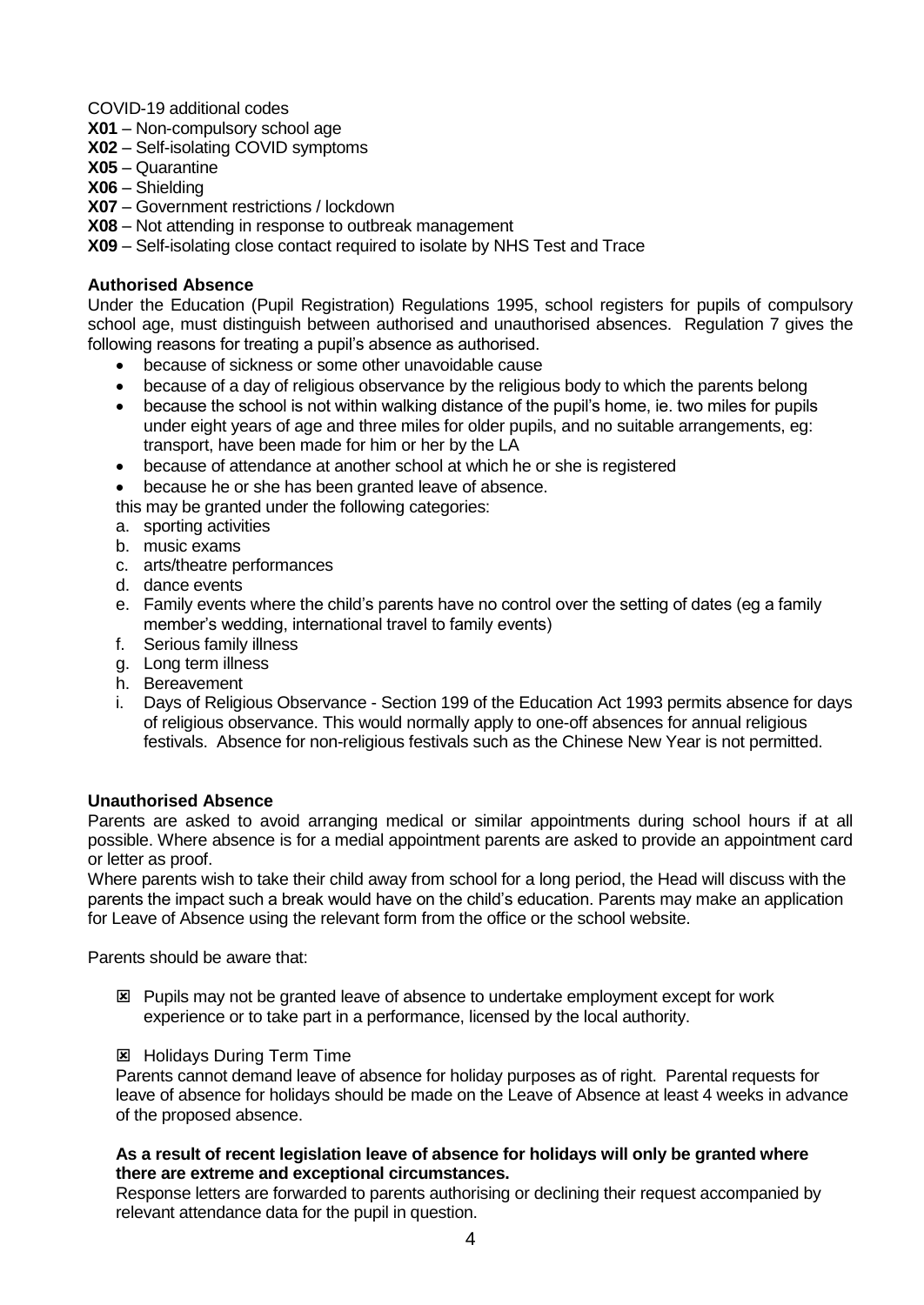- **EX** Other Request for Absence
- No reason given by parents for absence is classed as unauthorised absence.

# **FINES FOR ABSENCE**

Mornington Primary school believes that working with families to improve attendance is essential for the child. However there may be circumstances where the school will seek to issue a fine for unauthorised absences. Mornington will consider the individual circumstances of each case before recommending fines and is committed to pursuing a graduated response to improve attendance.

## Where a child is absence during the week of statutory testing (Ks2 SATs) fines will be issued.

## **First Day Action**

Mornington Primary School requires parents to inform the office of the reason for absence on the first day. The involvement of parents/carers at this early stage can prove to be helpful and supportive. Where no information is received a phone call will be made by office staff to investigate the reason for absence and subsequently update school records.

## **Working with other Agencies**

Poor school attendance can be both a symptom of other difficulties faced by a pupil and their family, and a cause of other problems including exclusion and involvement in criminal activity. A coordinated approach on a multi-agency basis is required to support these children and families.

# **The Nottinghamshire County Council Targeted Support Service**

The Targeted Support Service will only take referrals for cases of persistent absence (85% or below) where:

- a significant proportion of the pupil's absence is unauthorised by the school.
- There is evidence that the parents/carers have been notified by the school about the concerns around their child's attendance and
- The schools can evidence that they have made reasonable efforts to meet with the parents to explore the underlying issues and identify and implement possible solutions.

The Local Authority through Targeted Support will prosecute cases of persistent absence where an individual case meets the criteria set out in the County Council Enforcement Policy and in the case of Penalty Notices, the Nottinghamshire Code of Conduct. Schools and services will try to engage with the parents to understand and address any underlying issues as an alternative to prosecution.

# **Referral**

On receiving a referral related specifically to attendance, Targeted Support will

- Allocate a Case Manager to the child/young person for whom the referral has been made.
- Issue or give serious consideration to issuing a Notice to Attend to the parents following an initial meeting with the family.
- Undertake an assessment of the young person to ascertain why their attendance is an issue. For young people at Level 3 in the Pathway to Provision the assessment will be the Family CAF.
- Share and explain a copy of the attendance register with the parent or carer
- Make it clear to the parent or carer both verbally and in writing that there is concern over the child's attendance and that the seriousness of the concern may lead to prosecution
- Include the parents/carers in the assessment,
- Develop and implement an action plan to address the issues impacting on the pupils attendance,
- Work with the school to explore any strategies for addressing the attendance issue. These might include addressing issues of bullying, offering mentoring, making temporary adaptations to the pupil's timetable or considering transport issues.